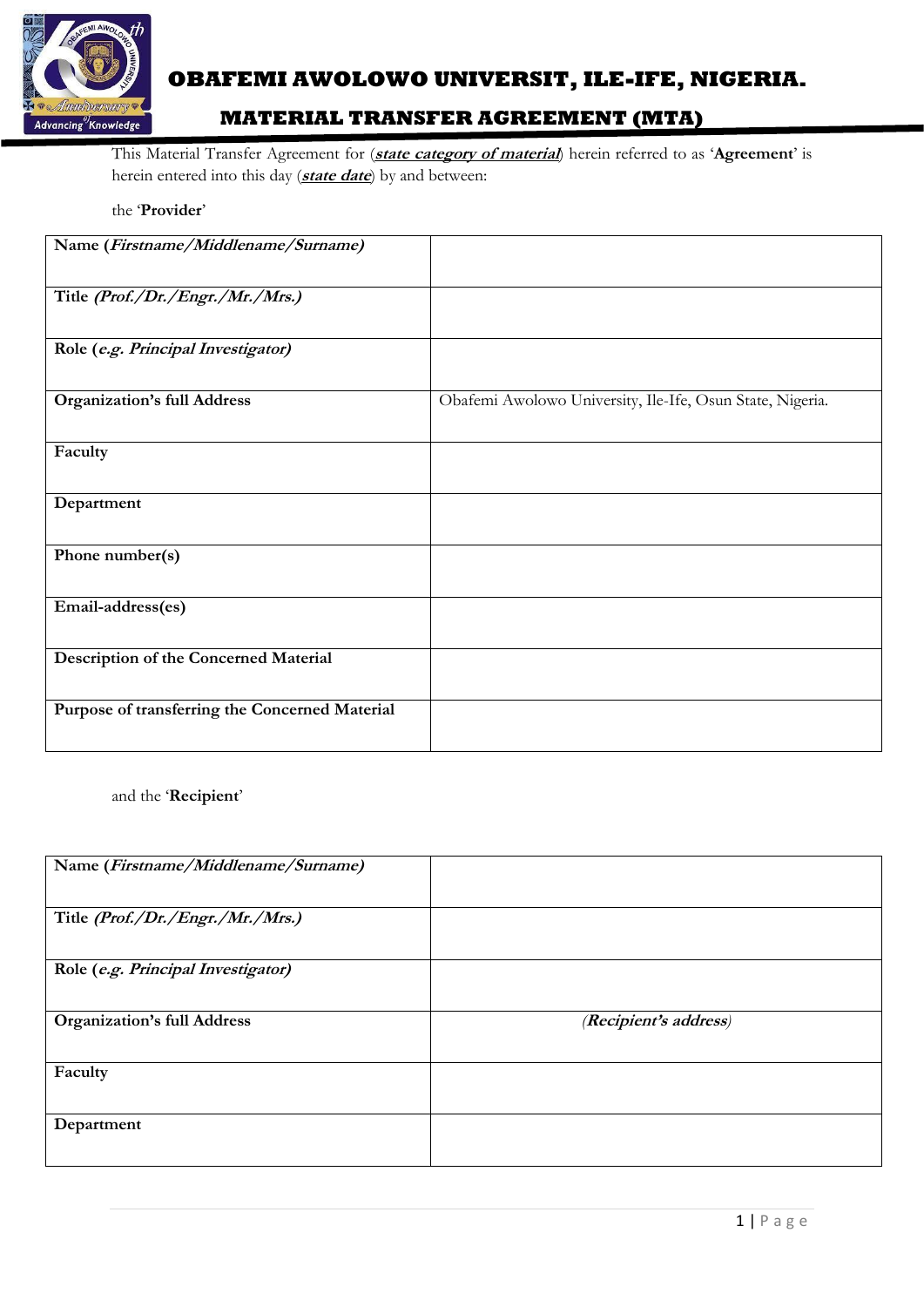| Phone number(s)                             |  |
|---------------------------------------------|--|
|                                             |  |
| Email-address(es)                           |  |
|                                             |  |
| Description of the Concerned Material       |  |
| Purpose of receiving the Concerned Material |  |

The Provider and Recipient may each be referred to herein solely as a '**Party**' or jointly as the '**Parties**' as the case may be.

#### Whereas:

- a. The Provider owns and control the Concerned Material and has the right to provide access thereto;
- b. The Provider hereby transfers the Concerned Material to the Recipient and the Recipient accepts the Concerned Material;
- c. The Recipient intends to use the Concerned Material for academic research purpose;
- d. The Provider is willing to provide the Concerned Material to the Recipient for academic research, teaching or not-for-profit purpose subject to the terms and conditions below;

Therefore, in consideration of the foregoing mutual understanding, covenant and covenants set forth below, the parties hereby agree as follows:

### 1. **Objective:**

The objective of this Agreement is to set out the framework within which the Parties will engage in the transfer, use and other processing of the Concerned Material, and to provide for matters connected therewith.

### 2. **Definitions**:

- a. Agreement means this Agreement and all annexures thereto;
- b. Material means the original Concerned Material, unmodified derivatives and modifications;
- c. Concerned Material means the Material set forth in this agreement
- d. Unmodified Derivatives means any functional group of the original Concerned Material created or generated by the Recipient;
- e. Modifications means any compound that can be synthesized, generated or derived from the Concerned Material through chemical reaction that is not unmodified derivative;
- f. Research means academic research
- g. Benefit means the gain that will be received by the Provider from the use of the Concerned Material by the Recipient. Benefits may include amongst others, the information shared, use of research results, royalties, acknowledgement of the Provider as the source of the Concerned Material, publication rights, transfer of technology or materials and capacity building;
- h. Benefit sharing means the process or act of sharing in the gains that is derived from the use of the Concerned Material, in a manner that is fair and equitable;
- i. Not-for-profit means not for commercial purpose.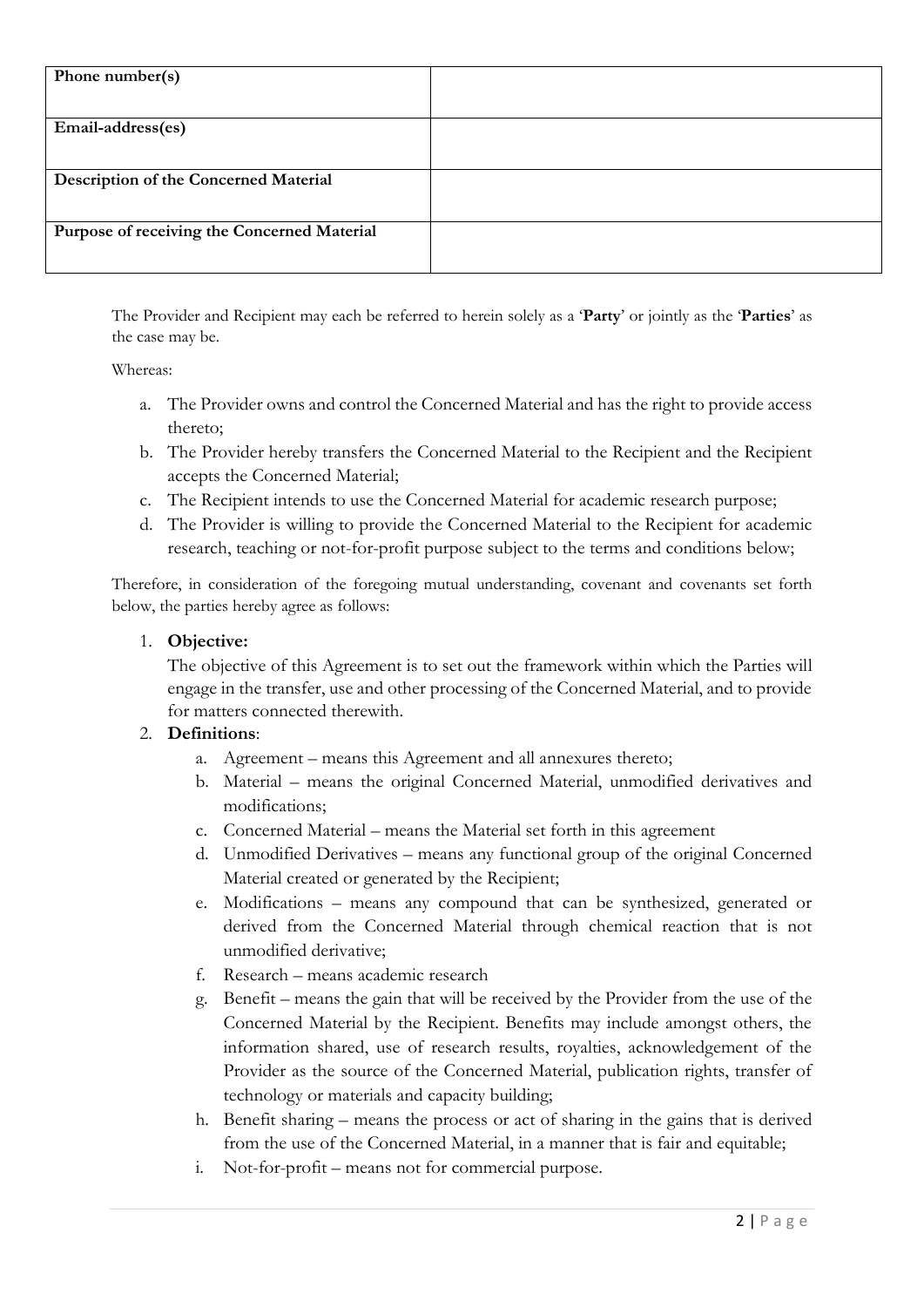## 3. **Material Transfer**:

- a. The Provider retains the ownership of the Concerned Material;
- b. The Recipient agrees to use the Concerned Material for the intended research, teaching, or not-for-profit purpose as stated in Purpose of receiving the Concerned Material above subject to the provider's approval;
- c. Recipient covenants to use the Concerned Material in accordance with good laboratory practice, highest degree of skill and care, and in compliance with all applicable laws and regulations in relation to transportation, handling, storage, use and disposal of such materials;
- d. If the Recipient desire to use the Concerned Material for purposes other than the intended research, then the Recipient must obtain prior written consent from the Provider before any such other purpose(s) is undertaken;
- e. Recipient will not use the Concerned Material for commercial purpose. The Recipient agrees that the Concerned Material:
	- i. Will not be used in human subjects, in clinical trials, or for diagnostic purposes involving human subjects without prior written consent of the Provider;
	- ii. Is to be used only at the Recipient organization and only in the Recipient's laboratory under the direction of the Recipient;
	- iii. Will not be transferred to anyone else within or outside the Recipient organization without the prior written consent of the Provider;
	- iv. The Concerned Material will not be used in research that is subjected to consulting or licensing obligations with any third party without Provider's prior written consent;
	- v. Neither Recipient nor Recipient representative shall sequence, reverse engineer or otherwise attempt to determine the structure composition or any component of the Concerned Material;
	- vi. The recipient and the Recipient representative agree to refer to the Provider any request for the Concerned Material from anyone other than those persons working under the Recipient representative's direct supervision. To the extent supplies are available, the Provider or the Provider representative agree to make the Concerned Material available, under a separate Simple Letter of Agreement to other representatives for research, teaching or not-for-profit purpose only;
	- vii. The type(s) and quantity(ies) of the Concerned Material provided in any shipment shall be determined and agreed upon by Provider representative(s) and Recipient representative. Recipient shall bear all risk associated with the shipping of the Concerned Material, including the completion of any governmental requirements and payment of governmental fees, if any. Recipient shall pay the Provider a transmittal fees agreed by both parties to reimburse the Provider for its preparation and distribution costs;
- f. The Recipient shall ensure the confidentiality of the Concerned Material. The Provider may provide to the Recipient certain technical information or data related to the Concerned Material that is confidential and propriety to the Provider ('**Confidential Information**'). To the extent practical, Confidential Information will be disclosed in documentary or tangible form with a tag 'Proprietary' or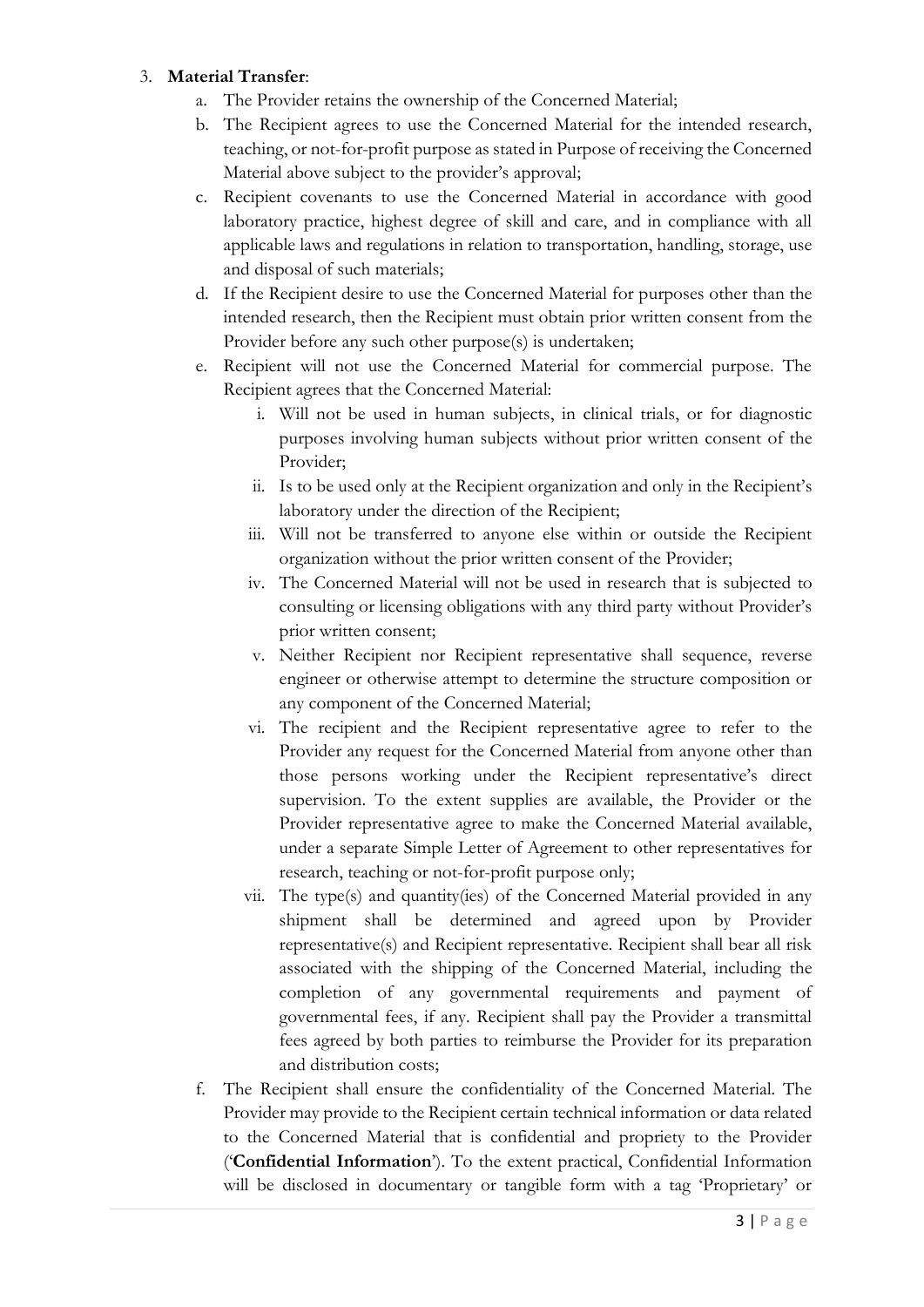'Confidential'. Recipient shall protect Confidential Information of the Concerned Material with the same degree of care Recipient uses to protect its own Confidential Information, but in no event less than a reasonable degree of care. Recipient shall only use the Confidential Information in the Concerned Material for completion of Research, and shall not disclose such to any third party. Recipient may disclose Confidential Information in the Concerned Material if required to do so by relevant law, regulation, or court order, provided that Recipient notifies Provider prior to such disclosure to provide reasonable opportunity for Provider to seek a protective order.

## 4. **Research Results and Intellectual Property**

- a. Recipient agree to provide Provider research results obtained from the use of the Concerned Material at least fifteen (15) working days prior to the disclosure or publication of those results, and in the case of a written publication, will provide Provider with a manuscript describing the research results at the time of the submission of the manuscript for publication. The Recipient representative agrees to provide acknowledgement of the source of the Concerned Material in all publications as academically appropriate.
- b. If the use of the Concerned Material by the Recipient results in an invention or Material, Recipient will promptly disclose the invention or Material to the Provider. Recipient shall not obtain, or attempt to obtain, patent protection for the Material, or their use, or any other Materials or methods that could not have been made but for the Concerned Material without the prior written consent of Provider. If the Recipient desires to use or license the Concerned Material for Commercial Purposes, the Recipient agrees, in advance of such use, to negotiate in good faith with the Provider to establish the terms of a commercial license. It is understood by the Recipient that the Provider shall have no obligation to grant such a license to the Recipient, and may grant exclusive or non-exclusive commercial licenses to others, or sell or assign all or part of the rights in the Concerned Material to any third party(ies).
- c. The Recipient acknowledges that the Concerned Material is or may be the subject of a patent application. Except as specifically provided in this Agreement, no express or implied licenses or other rights are provided to the Recipient under any patents, patent applications, trademark, trade secrets, or other proprietary rights of the Provider, including any altered forms of the Concerned Material made by the Provider. In particular, no right, license, title, or interest of any nature whatsoever is granted by implication, reliance, or otherwise, by Provider to use the Concerned Material or any related patents of the Provider for Commercial Purposes.

## 5. **Liability**

The Concerned Material provided under this agreement is understood to be experimental in nature and may have hazardous properties. THE PROVIDER MAKES NO REPRESENTATIONS AND EXTENDS NO WARRANTIES OF ANY KIND, EITHER EXPRESSED OR IMPLIED. THERE ARE NO EXPRESS OR IMPLIED WARRANTIES OF MERCHANTABILITY OR FITNESS FOR A PARTICULAR PURPOSE, OR THAT THE USE OF THE CONCERNED MATERIAL WILL NOT INFRINGE ANY PATENT, COPYRIGHT, TRADEMARK, OR OTHER PROPRIETARY RIGHTS. Unless prohibited by law, Recipient assume all liability for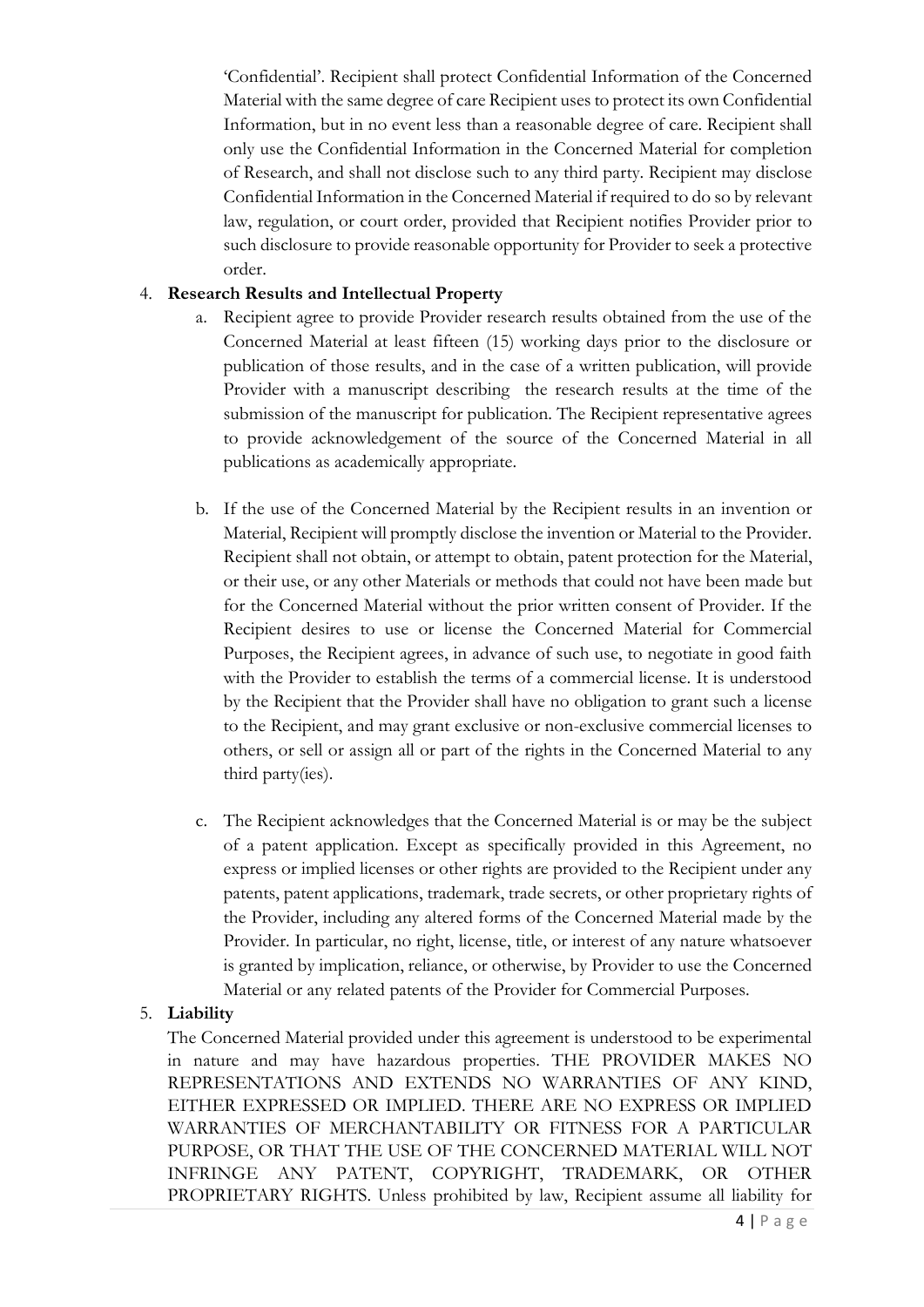claims for damage against it by third parties which may arise from the use, storage or disposal of the Concerned Material except that, to the extent permitted by law, the Provider shall be liable to the Recipient when the damage is caused by the gross negligence or willful misconduct of the Provider.

## 6. **Indemnification**

Except for indemnification of third-party claims pursuant to 'clause 5' above, in no event shall any party be liable to the other party for special, indirect, incidental, or consequential damages, including loss of profits, whether in contract, warranty, tort, negligence, strict liability, or otherwise arising out of or relating to this agreement.

## 7. **Benefit Sharing**

Both parties agree to collectively determine how benefit(s) resulting from the use of the Concerned Material is shared as stated below:

\_\_\_\_\_\_\_\_\_\_\_\_\_\_\_\_\_\_\_\_\_\_\_\_\_\_\_\_\_\_\_\_\_\_\_\_\_\_\_\_\_\_\_\_\_\_\_\_\_\_\_\_\_\_\_\_\_\_\_\_\_\_\_\_\_\_\_\_\_

\_\_\_\_\_\_\_\_\_\_\_\_\_\_\_\_\_\_\_\_\_\_\_\_\_\_\_\_\_\_\_\_\_\_\_\_\_\_\_\_\_\_\_\_\_\_\_\_\_\_\_\_\_\_\_\_\_\_\_\_\_\_\_\_\_\_\_\_\_

\_\_\_\_\_\_\_\_\_\_\_\_\_\_\_\_\_\_\_\_\_\_\_\_\_\_\_\_\_\_\_\_\_\_\_\_\_\_\_\_\_\_\_\_\_\_\_\_\_\_\_\_\_\_\_\_\_\_\_\_\_\_\_\_\_\_\_\_\_

\_\_\_\_\_\_\_\_\_\_\_\_\_\_\_\_\_\_\_\_\_\_\_\_\_\_\_\_\_\_\_\_\_\_\_\_\_\_\_\_\_\_\_\_\_\_\_\_\_\_\_\_\_\_\_\_\_\_\_\_\_\_\_\_\_\_\_\_\_

\_\_\_\_\_\_\_\_\_\_\_\_\_\_\_\_\_\_\_\_\_\_\_\_\_\_\_\_\_\_\_\_\_\_\_\_\_\_\_\_\_\_\_\_\_\_\_\_\_\_\_\_\_\_\_\_\_\_\_\_\_\_\_\_\_\_\_\_\_

\_\_\_\_\_\_\_\_\_\_\_\_\_\_\_\_\_\_\_\_\_\_\_\_\_\_\_\_\_\_\_\_\_\_\_\_\_\_\_\_\_\_\_\_\_\_\_\_\_\_\_\_\_\_\_\_\_\_\_\_\_\_\_\_\_\_\_\_\_

\_\_\_\_\_\_\_\_\_\_\_\_\_\_\_\_\_\_\_\_\_\_\_\_\_\_\_\_\_\_\_\_\_\_\_\_\_\_\_\_\_\_\_\_\_\_\_\_\_\_\_\_\_\_\_\_\_\_\_\_\_\_\_\_\_\_\_\_\_

\_\_\_\_\_\_\_\_\_\_\_\_\_\_\_\_\_\_\_\_\_\_\_\_\_\_\_\_\_\_\_\_\_\_\_\_\_\_\_\_\_\_\_\_\_\_\_\_\_\_\_\_\_\_\_\_\_\_\_\_\_\_\_\_\_\_\_\_\_

## 8. **Termination**

a. Both parties agree on the earliest time of termination of this agreement as follows:

Upon termination of this Agreement, Recipient will discontinue the use of the Concerned Material and will, upon direction of the Provider, return or destroy any remaining Material. b. In the event of breach of any of the terms by any of the parties, this agreement will be terminated. The consequence of the breach will be the sole responsibility of the party who breach any of the terms of this agreement.

## 9. **Severability**

Each of the clauses or provisions of this Agreement is separate and severable and enforceable as such. In the event that any provision is held at any time to be void or unenforceable then the validity or enforceability of the other provisions shall not thereby be affected; but parties agree that in any such event they shall substitute for the void and enforceable provision which gives effect, to the greatest extent possible all the objectives that the invalid or unenforceable provision is meant to achieve.

### 10. **Authorization**

This Material Transfer Agreement is duly authorized by the Obafemi Awolowo University Ethics Committee for Obafemi Awolowo University, Ile-Ife:

| Name (Firstname/Middlename/Surname) |  |
|-------------------------------------|--|
| Title (Prof./Dr./Engr./Mr./Mrs.)    |  |
| Designation                         |  |
|                                     |  |